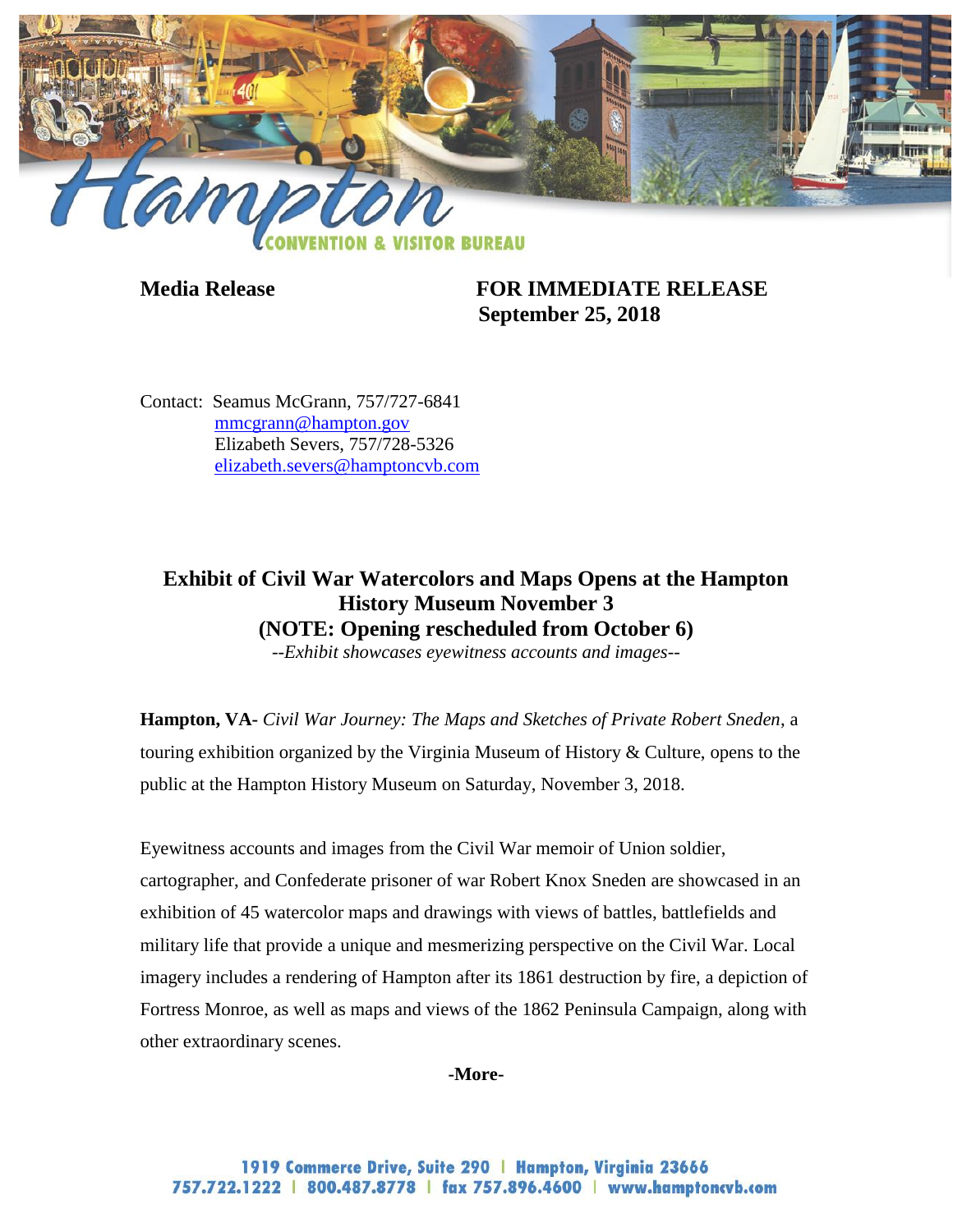## **Exhibit of Civil War Watercolors and Maps Opens at the Hampton History Museum November 3 (NOTE: Opening rescheduled from October 6) - Page 2**

The entire Sneden collection, a 5,000-page memoir, four scrapbooks and 1,000 watercolors, represents perhaps one of the largest collections of Civil War soldier art ever produced. Several of the images are the only known depictions of lesser-known locations and events. The collection forms one of the premier treasures of the Virginia Museum of History & Culture (formally known as the Virginia Historical Society). His scrapbooks came to light in 1993 after having lain for more than 60 years in a bank vault. Research on them led to the discovery in 1997 of the five-volume diary-memoir in a mini-storage unit outside Tucson.

The collection is also the basis of the bestselling *books Eye of the Storm: A Civil War Odyssey* (Free Press, 2000) and *Images from the Storm* (Free Press, 2001). More information about the collection and can be found in the Guide to the Robert Knox Sneden Diary, 1861–1865 at [http://www.virginiahistory.org/arvfind/snedenillist.htm.](http://www.virginiahistory.org/arvfind/snedenillist.htm)

Robert Knox Sneden (1832–1918) was born in Nova Scotia and later moved to New York City, where, in the summer of 1861, he enlisted in the 40th New York Infantry Regiment. Sneden served with the Army of the Potomac in Virginia during the Peninsula Campaign and the Seven Days' Battles and in Washington, D.C., as a topographical engineer on the staff of Maj. Gen. Samuel P. Heintzelman. In November 1863 he was captured by Mosby's Rangers and spent the next thirteen months as a prisoner of war in various Confederate prisons including Andersonville in Georgia. After his exchange in December 1864, he was discharged and returned to New York City where he compiled a diary/memoir and a scrapbook of images documenting his service in the Civil War. He died at the Soldiers Home in Bath, N.Y., in 1918.

*Civil War Journey: The Maps and Sketches of Private Robert Sneden* continues through Sunday, April 21, 2019

**-More-**